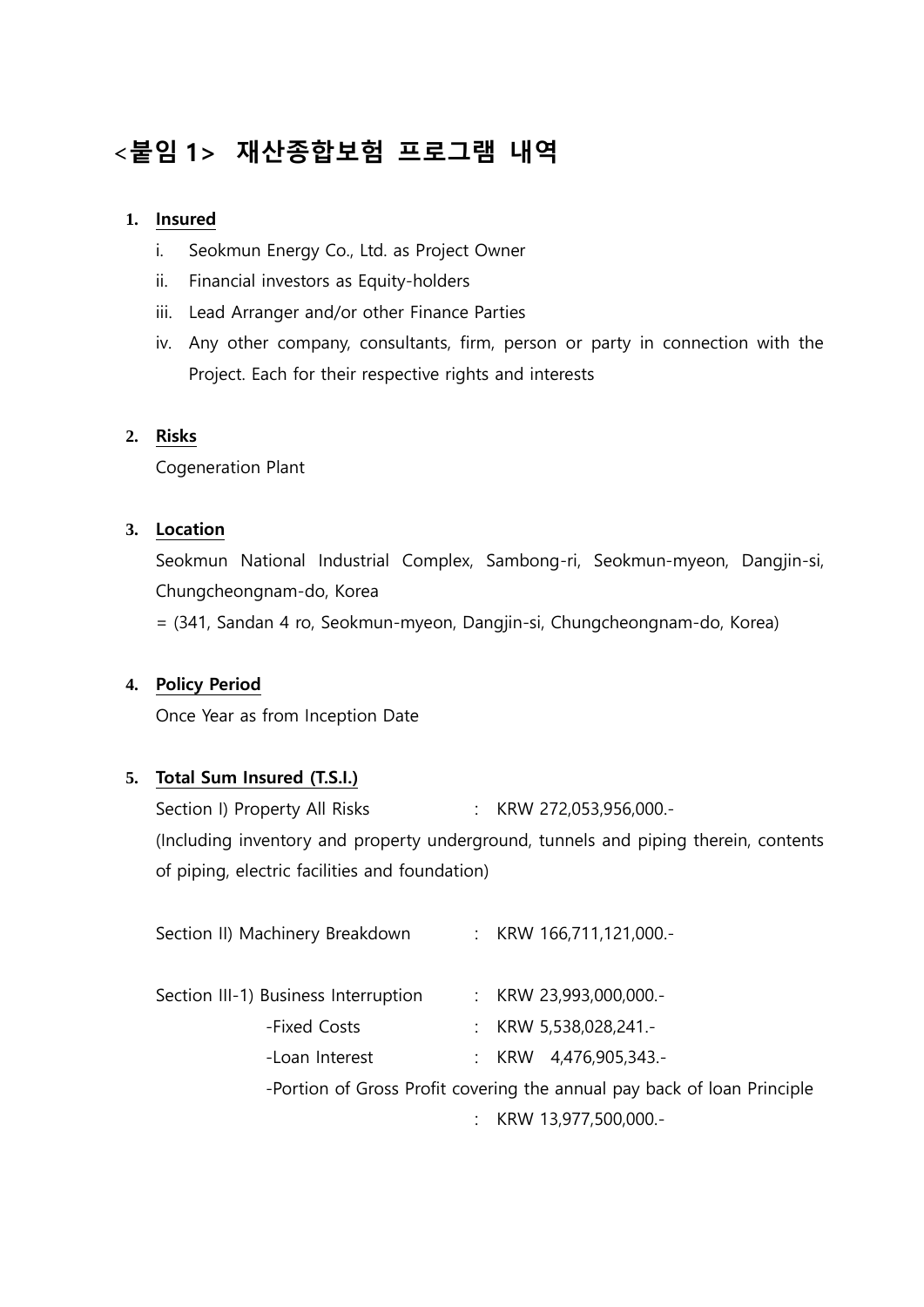| Section III-2) MLOP                                                     |                |  |  | : KRW 23,993,000,000.-                      |  |
|-------------------------------------------------------------------------|----------------|--|--|---------------------------------------------|--|
|                                                                         | -Fixed Costs   |  |  | : KRW 5,538,028,241.-                       |  |
|                                                                         | -Loan Interest |  |  | : KRW $4,476,905,343.$                      |  |
| -Portion of Gross Profit covering the annual pay back of loan Principle |                |  |  |                                             |  |
|                                                                         |                |  |  | KRW 13,977,500,000.-                        |  |
|                                                                         |                |  |  |                                             |  |
| Section IV) General Liability                                           |                |  |  | $\therefore$ CSL KRW 10,000,000,000.-a.o.o. |  |

## **6.** Terms and Conditions

- A. General Terms & Conditions
	- 1. Korean Package Insurance Policy Form with Section I (PAR), II (MB), III (BI/MLOP) & IV(GL)
	- 2. Millennium Exclusion Clause
	- 3. IT Clarification Clause
	- 4. Cyber Exclusion Clause
	- 5. Exclusion of Sabotage and Terrorism
	- 6. War, Civil War, Political Risk and Terrorism Exclusion
	- 7. Transmission and Distribution Lines Exclusion Clause
	- 8. Sanction Limitation and Exclusion Clause (LMA 3100)
	- 9. Claim Co-operation Clause (NMA2737)
	- 10. Claim Quantum Clause (50%, PD only)
	- 11. Jurisdiction Clause (Republic of Korea)
	- 12. Waiver of Subrogation Clause
	- 13. Seepage and Pollution Exclusion
	- 14. Lender's Protection Clause (to be agreed by Underwriter)
		- Assignment of Insurance/Loss Payee
		- Waiver of Subrogation
		- Changes
		- Waiver of Contribution
		- Cancellation, Reduction and Coverage
		- Notices and Communications
		- Liability of the Secured Creditors
		- No duty of disclosure or premium payment by Lender/Secured Parties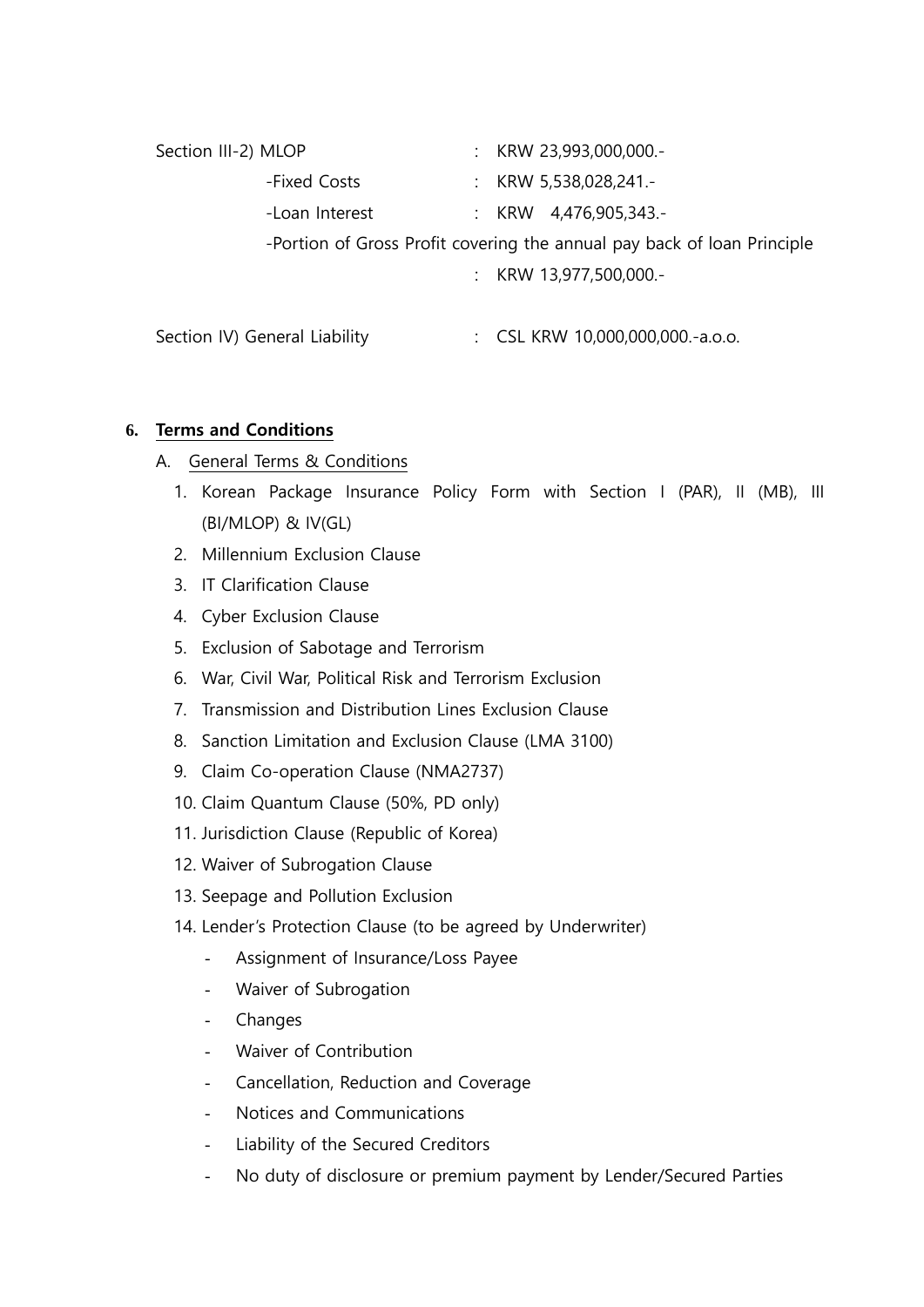- 15. Territory & Jurisdiction: Republic of Korea
- 16. Pandemic/Infectious Disease Exclusion
- 17. Communicable Disease Exclusion (LMA5394)
- 18. Property Cyber and Data Exclusion (LMA5401)

### B. Applicable to Section I (PAR)

- 1. Debris Removal & Clean-up Cost: Applied within 10% of Claim Amount
- 2. Authority Exclusion: Applied
- 3. Temporary Removal: Applied within the same premises only
- 4. Minor Works Clause: Applied within KRW 5,000,000,000.-a.o.c.
- 5. Capital Additions: Applied within KRW 5,000,000,000.-a.o.a.
- 6. Fire Fighting Expense: Applied within KRW 1,000,000,000.-a.o.a.
- 7. Expediting Expenses: Applied within KRW 1,000,000,000.-a.o.a.
- 8. Sue & Labour: Applied within KRW 1,000,000,000.-a.o.a.
- 9. Public Authorities Clause: Applied within KRW 1,000,000,000.-a.o.a.
- 10. Architects, Surveyors, Consulting Engineer: Applied within KRW 1,000,000,000.a.o.a.
- 11. Strikes, Riots and Civil Commotion Extension Clause: Applied
- 12. 72 hours Clause
- 13. Subsidence and Landslip Extension Clause
- 14. Cover for leakage or overflowing of the contents of any storage tank
- 15. 80% Co-insurance Clause
	- Memo 1.[Basis of indemnification]: Replacement Cost Basis & Average Clause
	- Memo 2.[Certified Valuation]: Not Applied
	- Memo 3.[Inventory/Stock Valuation and Declaration/Adjustment]: Applied (75%)
	- Memo 4. [Limit of Liability]: Up to Total Sum Insured
	- Memo 5.[Deductible]: KRW 300,000,000.-a.o.a.

### C. Applicable to Section II (MB)

- 1. Temporary Removal Clause: Applied within the same premises only
- 2. Expediting Expenses: Applied within KRW 1,000,000,000.-a.o.a.
- 3. Architects, Surveyors, Consulting Engineers: Applied within KRW 1,000,000,000.- a.o.a.
- 4. Basis of Indemnification: Replacement Cost Value Basis & Average Clause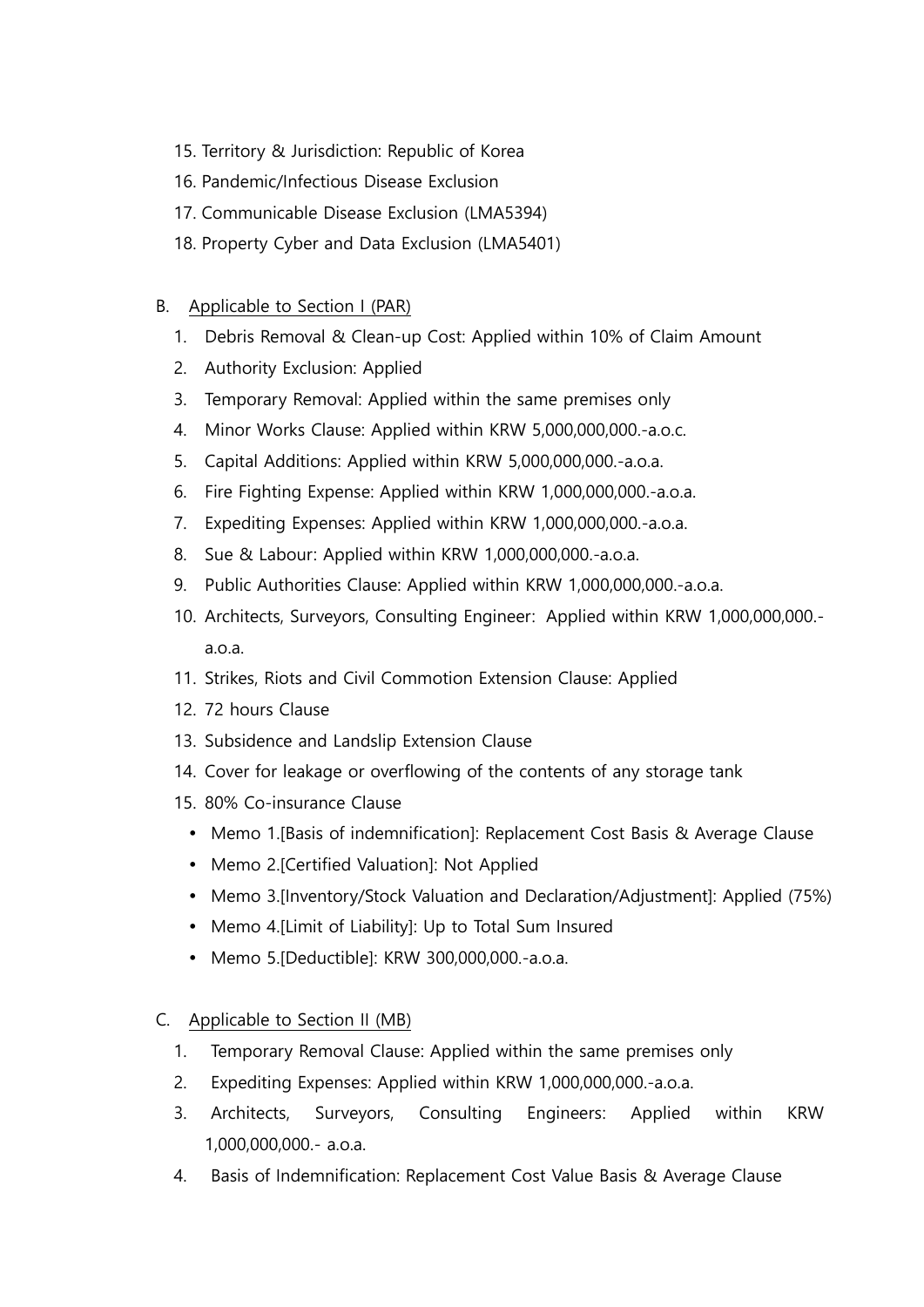- 5. Certified Valuation: Not Applied
- 6. Limit of Liability: Up to Total Sum Insured
- 7. Deductible
	- KRW 500,000,000.-a.o.o. in respect of Steam Turbine(s), Steam Turbine Generator(s), Boiler & Transformer(s)
	- KRW 300,000,000.-a.o.o. in respect of all others

# D. Applicable to Section III(BI/MLOP)

- 1. Standing Charges Basis: Covered fixed cost, loan principal and interest
- 2. Indemnity Period: 12 months
- 3. Time Excess: 60 days
- 4. Payment on Account: Applied
- 5. Accumulated Stocks: Applied
- 6. Off-Premises Power: Applied with the limit of KRW 5,000,000,000.-with Time excess 45 Days
- 7. Premium Adjustment Clause: Applied (100% Deposit Premium)
- 8. Customers / Suppliers Extension: Applied with the limit of KRW 5,000,000,000.-with Time Excess of 45 days
- 9. Average Clause

# E. Applicable to Section IV-1(Occurrence Basis) – General Liability

- 1. Products Completed Operations Liability : Not Applied
- 2. Section Ⅳ-2 : Not Applied
- 3. Pollution Liability Coverage : Applied (Only Sudden and Accidental)
- 4. Cross Liability Coverage(GL) : Applied
- 5. Watercraft Off Premises Liability Coverage : Not Applied
- 6. Policy Territory and Jurisdiction : Korea
- 7. Costs and Expenses included within the Limit Of Liability : Applied
- 8. Deductible : KRW10,000,000.-any one occurrence (Property Damage Only)
- 9. Medical Payments Exclusion Clause
- 10. Punitive Damages Exclusion Clause+
- 11. Personal and Advertising Injury Exclusion Clause
- 12. Nuclear Energy Liability Exclusion Clause
- 13. Compulsory Gas Accident Liability Exclusion Clause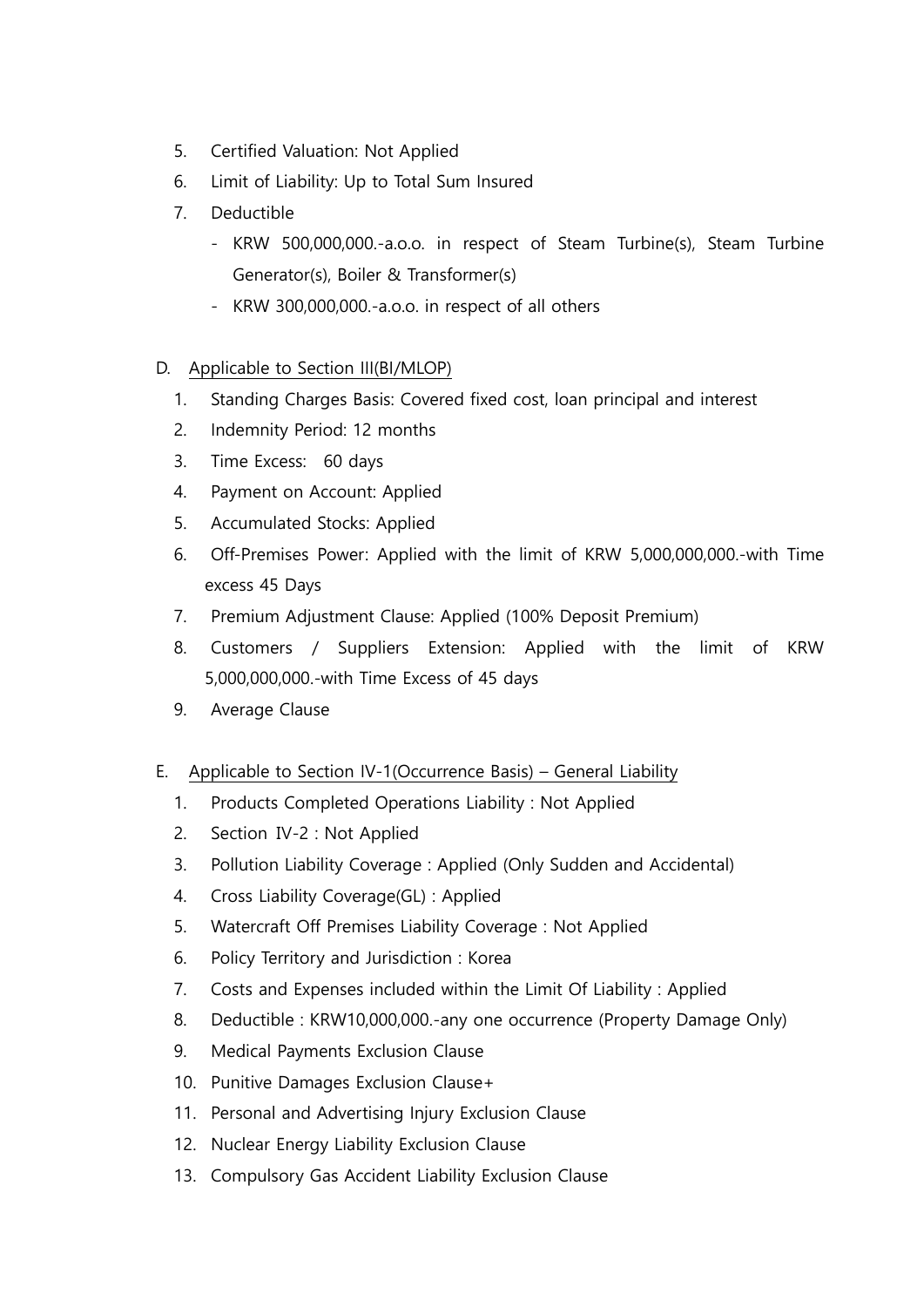- 14. Property Entrusted Exclusion Clause
- 15. Fire Damage Legal Liability Exclusion Clause
- 16. Exclusion of Terrorism
- 17. Inefficacy Exclusion Clause
- 18. Dust and Noise Exclusion
- 19. Limitation of Coverage to Designated Premises or Project Clause
- 20. EMF Exclusion Clause
- 21. Asbestos Exclusion Clause
- 22. Silica Exclusion Clause
- 23. Blackouts/Brownouts Exclusion
- 24. Failure or Fluctuation in Electricity Supply Endorsement
- 25. Deductible Liability Insurance Clause

#### **7.** Remarks

- Insured Standing Charges: Insured Standing Charges means fixed cost, loan principal and interest as set in the Schedule.

- It is agreed and understood that the policy shall indemnify the Insured for the Insured Standing Charges actually lost during the indemnity period up to the sum insured.

# 보험조건 (국문본)

### A. 일반조항

- 1. 패키지보험 보통약관
- 2. 서기 2000년 부담보 추가약관
- 3. 정보기술 추가특별약관
- 4. 사이버 부담보 조항
- 5. 테러행위 등에 기인한 손해 부담보
- 6. 전쟁 민란 정치적 위험 및 테러 면책조항
- 7. 송전선 및 배전선 부담보 조항
- 8. 제재 손해 부담보
- 9. 보험금 청구 협조 특별약관
- 10. 가도지급 조항 (50%, 재물부분에 한함)
- 11. 재판관할권 조항 (대한민국)
- 12. 대위권 포기 조항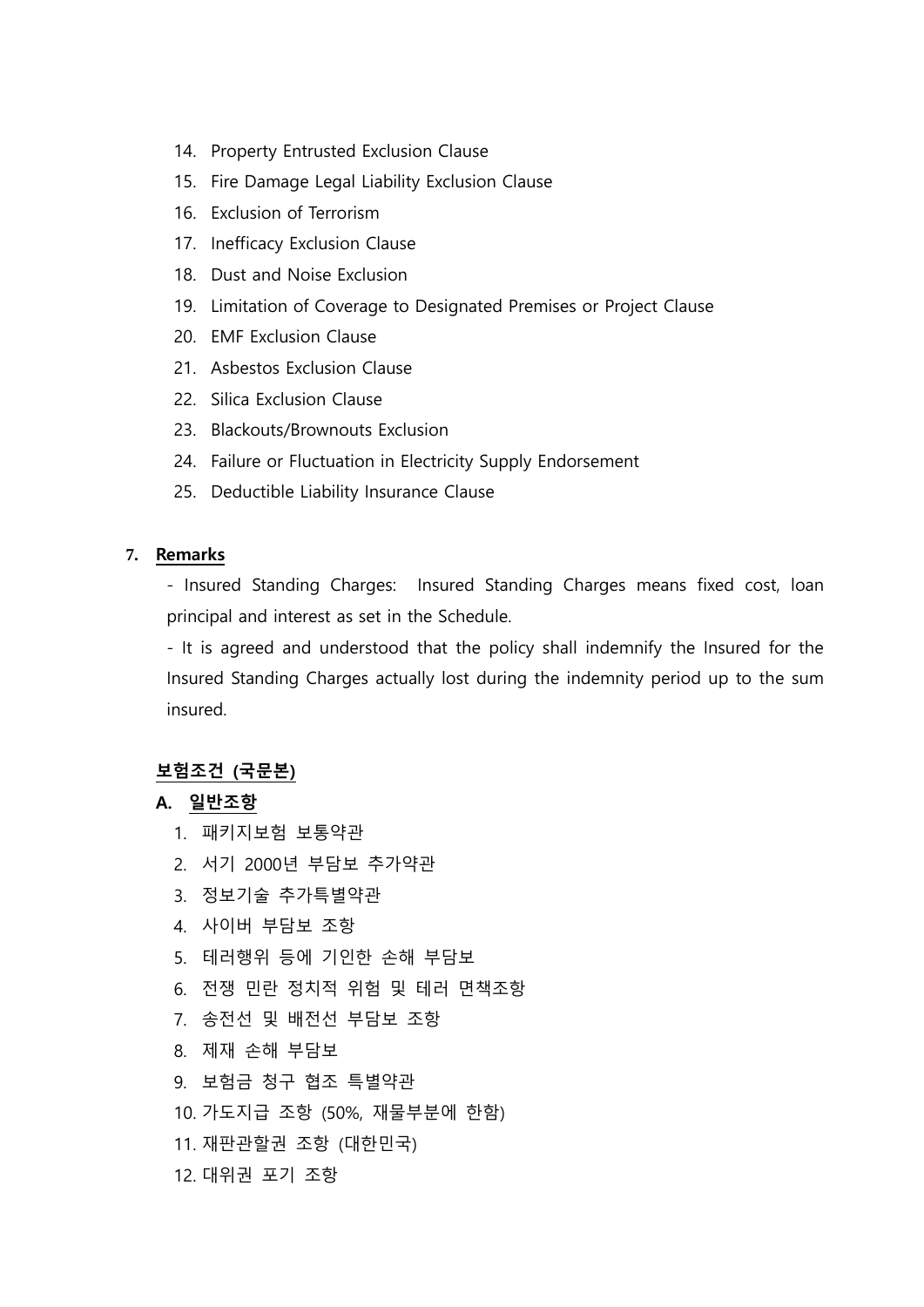13. 누출 오염 및 오탁 부담보 특별약관

14. 대주단 보호조항 : 언더라이터 동의 전제

- 보험양도조항
- 대위권 포기 조항
- 변경
- 타보험 배제 조항
- 담보변경에 대한 사전통지
- 통지조항
- 대주단의 책임
- 대주단의 고지의무 및 납입의무 면제 조항
- 15. 담보지역 및 관할권 조항 : 대한민국
- 16. 세계적 유행병/감염병 부담보 조항
- 17. 전염병 부담보 조항
- 18. 데이터 및 사이버 부담보 조항

#### B. 제 1 부문 하의 확장담보 및 적용조항

- 1. 잔존물제거 및 청소비용 담보조항 : 발생손해액의 10% 한도로 적용됨
- 2. 공권력 면책 : 적용됨
- 3. 일시적 철거위험 담보조항 : 동일구내에 한하여 적용됨
- 4. 소규모 공사 조항 : 공사당 KRW5,000,000,000.- 한도로 적용됨
- 5. 추가재산담보조항 : 추가재산당 KRW5,000,000,000.- 한도로 적용됨
- 6. 소방비용 담보조항 : 사고당 KRW1,000,000,000.- 한도로 적용됨
- 7. 특별비용 담보조항 : 사고당 KRW1,000,000,000.- 한도로 적용됨
- 8. 손해방지비용 담보조항 : 사고당 KRW1,000,000,000.- 한도로 적용됨
- 9. 공공기관조항 : 사고당 KRW1,000,000,000.- 한도로 적용됨
- 10. 건축가, 조사자, 자문기술자 용역비용 담보조항 : 사고당 KRW1,000,000,000.- 한도로 적용됨
- 11. 쟁의 소요 및 폭동 담보조항
- 12. 72 시간 특별약관
- 13. 지반침하 및 산사태 확장담보 특별약관
- 14. 누출 및 넘침 담보 특별약관
- 15. 80% 부보 비율 조건부 실손 보상 조항
- Memo 1. 보상기준 : 재조달가액 및 비례보상
- Memo 2. 공인된 가액평가 : 적용안됨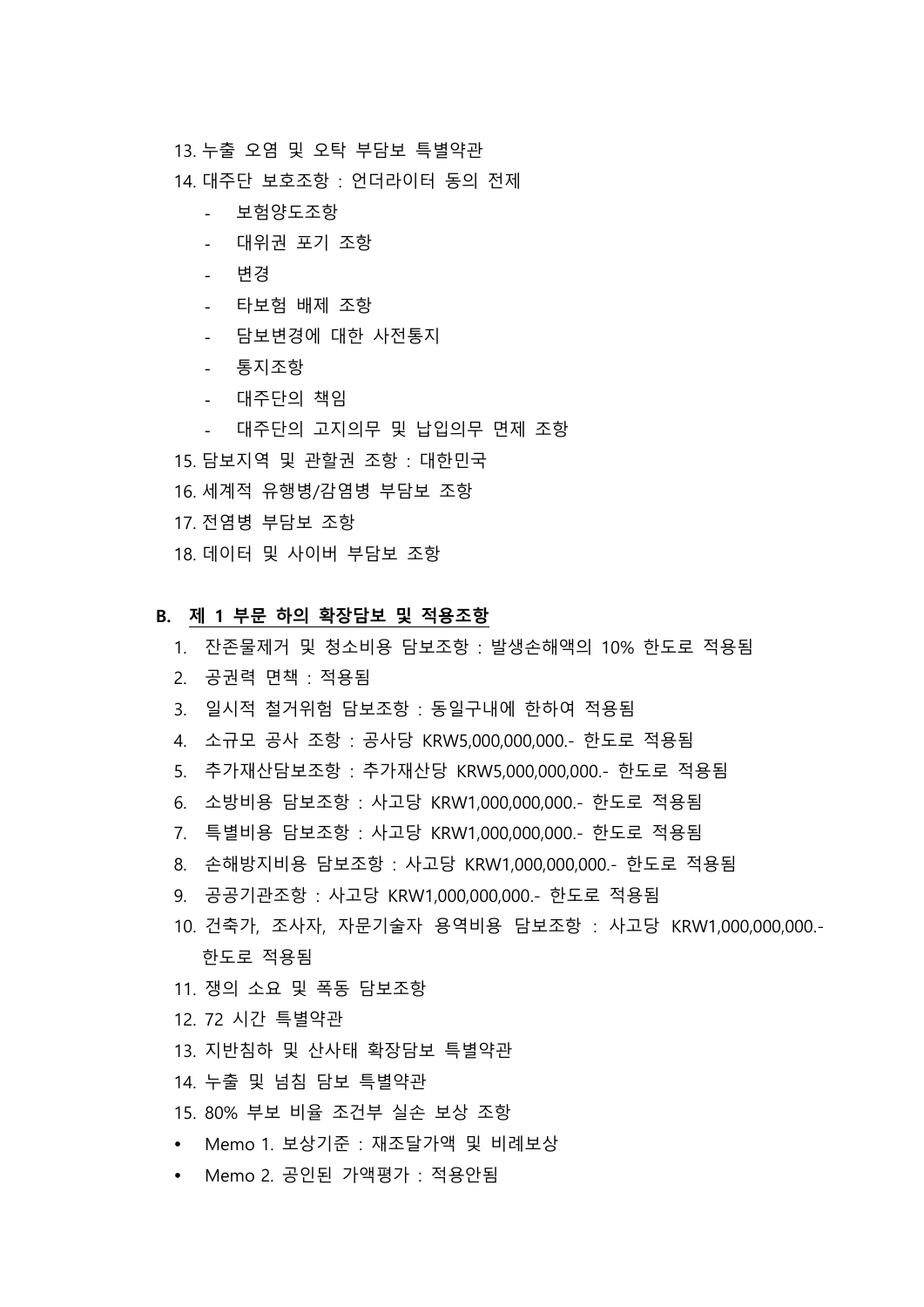- Memo 3. 재고동산 평가 및 통지 / 정산 : 적용(75%)
- Memo 4. 보상한도액 : 보험가입금액 한도
- Memo 5. 기초공제액 : 사고당 KRW300,000,000.-

#### C. 제 2 부문하의 확장담보 및 적용조항

- 1. 일시적 철거위험 담보조항 : 동일구내에 한하여 적용됨
- 2. 특별비용 담보조항 : 사고당 KRW1,000,000,000.- 한도로 적용됨
- 3. 건축가, 조사자, 자문기술자 용역비용 담보조항 : 사고당 KRW1,000,000,000.- 한도로 적용됨
- 4. 보상기준 : 재조달가액 및 비례보상
- 5. 공인된 가액평가 : 적용안됨
- 6. 보상한도액 : 보험가입금액 한도
- 7. 공제금액
	- KRW 500,000,000.-스팀 터빈, 스팀 터빈 발전기, 보일러 &변압기 등 사고당 - KRW 300,000,000.-그 외 사고당

#### D. 제 3 부문 하의 확장담보 및 적용조항

- 1. 경상비 기준 보상조항: 고정비 및 대출상환원금 및 이자비용
- 2. 보상기간 : 12 개월
- 3. 면책기간 : 60 일
- 4. 가지급 보험금 조항 : 적용됨
- 5. 누적재고조항 : 적용됨
- 6. 구외 동력시설 조항 : KRW5,000,000,000.- 한도로 적용됨 (면책기간 45일)
- 7. 보험료 정산 조항 : 적용됨 (예치보험료 100%)
- 8. 수요자/공급자 확장담보 : KRW5,000,000,000.- 한도로 적용됨 (면책기간 45일)
- 9. 비례보상조항

#### E. 제4 부문 하의 확장담보 및 적용조항

- 1. 생산물/완성작업위험 배상책임보험 : 적용안됨
- 2. 제 4-2부문 : 적용안됨
- 3. 오염배상책임담보조항 : 적용됨 (우연하고 급격한 사고만 해당함)
- 4. 교차배상책임담보조항(GL) : 적용됨
- 5. 구외선박배상책임담보조항 : 적용안됨
- 6. 담보지역 및 관할권 조항 : 대한민국